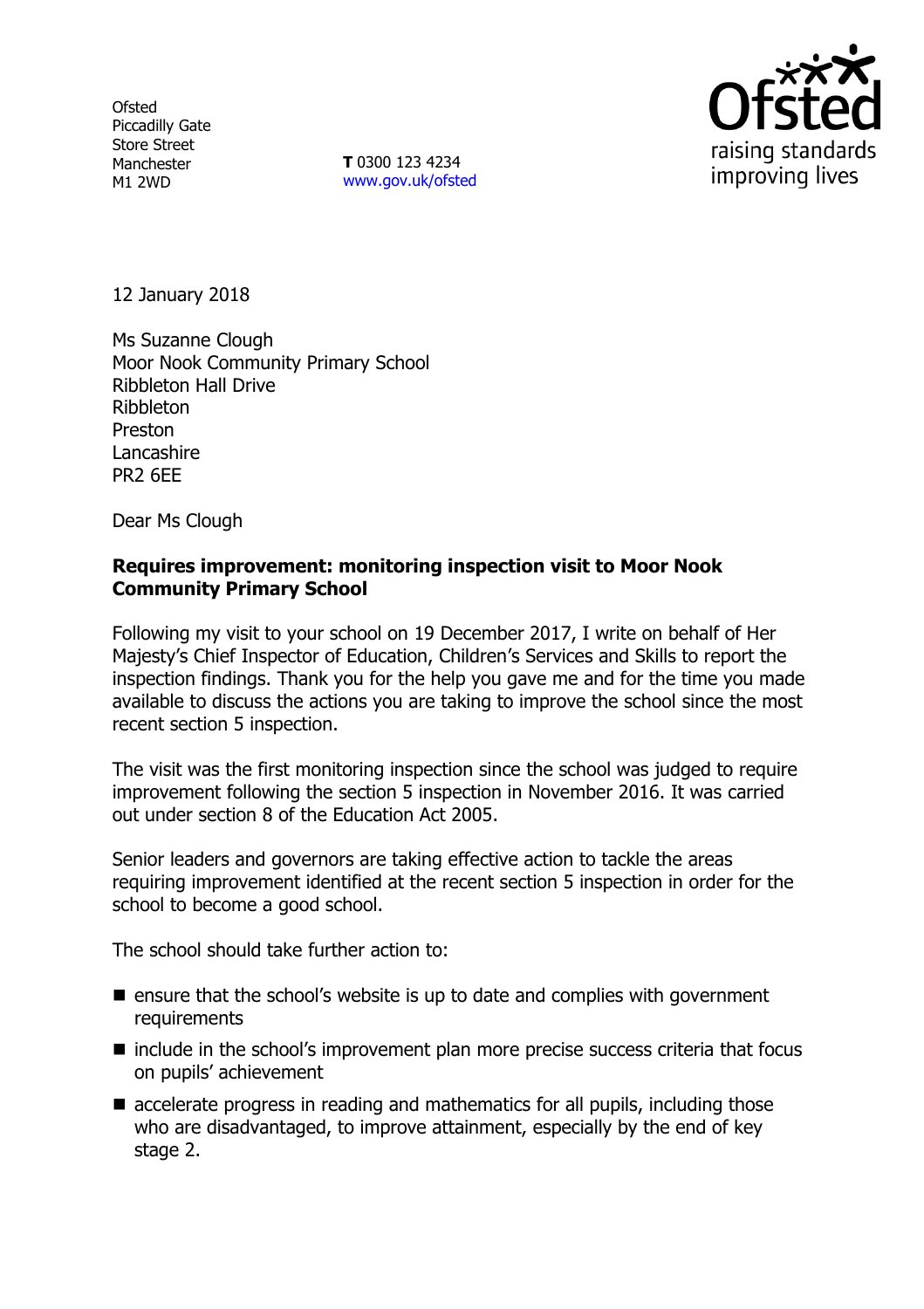

# **Evidence**

During the inspection, meetings were held with you and your deputy headteacher. I met with two parents who shared their views about the school. I also met with a group of pupils in Year 6 and talked informally throughout the day with other pupils. I had a discussion with two of the local authority's school improvement advisers to discuss the action taken since the last inspection and the level of support provided. I met with three members of the governing body, including the chair and vice-chair. I examined a variety of documentation, including the school's improvement plan, assessment documentation, minutes of meetings, documents connected with safeguarding and records of your checks on the quality of teaching and learning. We also carried out a series of joint visits to classrooms to look at pupils' progress in English and mathematics. I also analysed a selection of books from pupils in key stage 1 and key stage 2.

## **Context**

Since the last inspection there have been a number of changes of staff, which have contributed positively to a slowly improving picture of effectiveness. You have a new leader in early years and a temporary teacher covering for a member of staff who is on a sabbatical.

## **Main findings**

You and your senior leaders are improving progress for your pupils and the quality of teaching. You have a clear action plan that addresses the areas for improvement that were raised in the previous inspection report. Although you have included details about actions, resources and timings, you acknowledge that you do not have precise success statements that focus on the intended impact of your actions on pupils' achievement in English and mathematics.

You took decisive action to tackle some underperformance in teaching, which resulted in the appointment of two new teachers, including the new leader of the early years, in April 2017.

You have ensured that governors now have a more influential role in the leadership of the school. You promptly commissioned an external review of governance and have acted on its recommendations. Governors now challenge school leaders more rigorously and carry out their responsibilities with increasing effectiveness. They receive effective training in safeguarding and actively seek training if they identify gaps in their expertise, such as in analysing school assessment information. The result is a more confident governing body than before. However, they recognise that the school's website is currently not compliant with government guidelines. They have undertaken to address the issues concerned with missing information about admissions to the school, the curriculum and the remits of the governing body and its committees.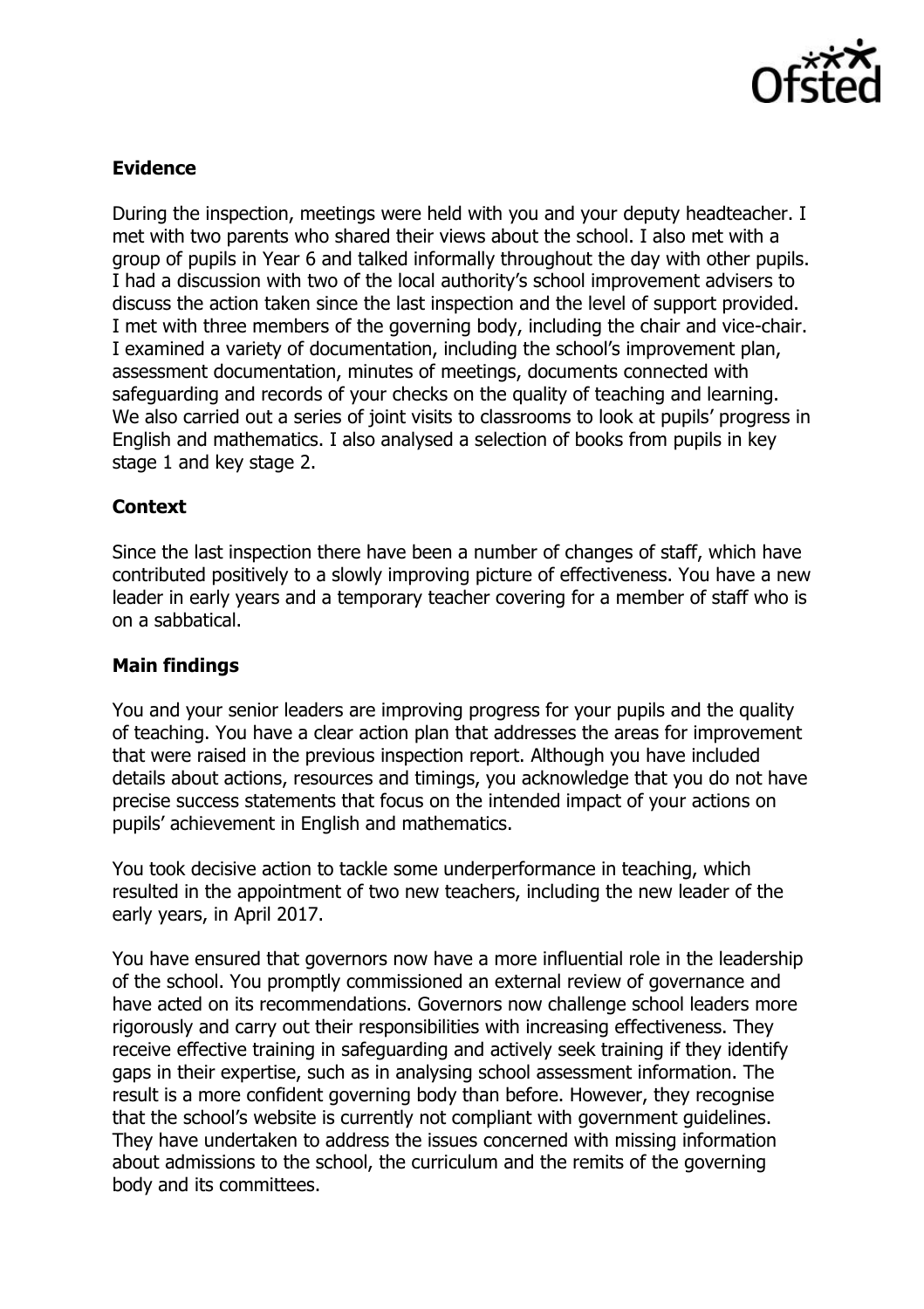

You organised an external review of the use of pupil premium funding within a term of the previous inspection. You have taken prompt action to carry out its recommendations. There is now a new leader for pupil premium matters in school. She ensures that the support strategies, such as using teaching assistants to work individually with pupils to improve their reading, are better focused. There is also now a governor with responsibility for monitoring the effective use of pupil premium funding. Although there has been some improvement in pupils' progress in English and mathematics, you accept that the difference between disadvantaged pupils and their non-disadvantaged peers is still not diminishing quickly enough.

You have continued with strategies to improve underperformance in pupils' achievement that you introduced before the last inspection and have developed others. These include a more focused use of assessment in English and mathematics, so that pupils and teachers have a clear understanding of the skills pupils need to meet the expected standard for their year group. Year 6 pupils who met with me said they recognise some of the improvements that have happened since the last inspection, including their improved interest in learning about mathematics and writing because staff provide extra support for them when needed. Although there was some improvement in the reading and mathematics tests in Year 6 in 2017, you accept that the proportion of pupils who reach the expected standard is still too low and that you need to accelerate pupils' progress in these subjects.

You have also improved assessment systems for the whole school in a range of subjects including English and mathematics. These are now based clearly on the principles of the national curriculum, and focus on pupils' acquisition of the appropriate knowledge, understanding and skills. This enables subject leaders to gain a better overview of standards in their subject, which are gradually improving. However, the systems for subjects other than English and mathematics have only been in use since September 2017, so it is still too early to see their impact.

Your work to promote reading among pupils is starting to have a positive effect. Pupils I spoke with were enthusiastic about the school's new 'reading challenge', which rewards pupils with bronze, silver and gold badges as they read more books. You also encourage their parents to join in by asking them to make sure they sign their reading record. However, the positive attitudes to reading that you are starting to create have yet to translate into higher proportions of pupils reaching the expected standard or better by the end of Year 6.

You have introduced activities and books so that pupils have a better understanding of matters relating to gender and sexuality. They develop greater levels of respect to prevent extreme and radical views. Pupils I spoke with conveyed a clear message that they have an improved grasp of equalities and their importance.

Since the appointment of the new early years leader, you have brought about rapid change to the way staff use the outdoor area to support children's learning. There